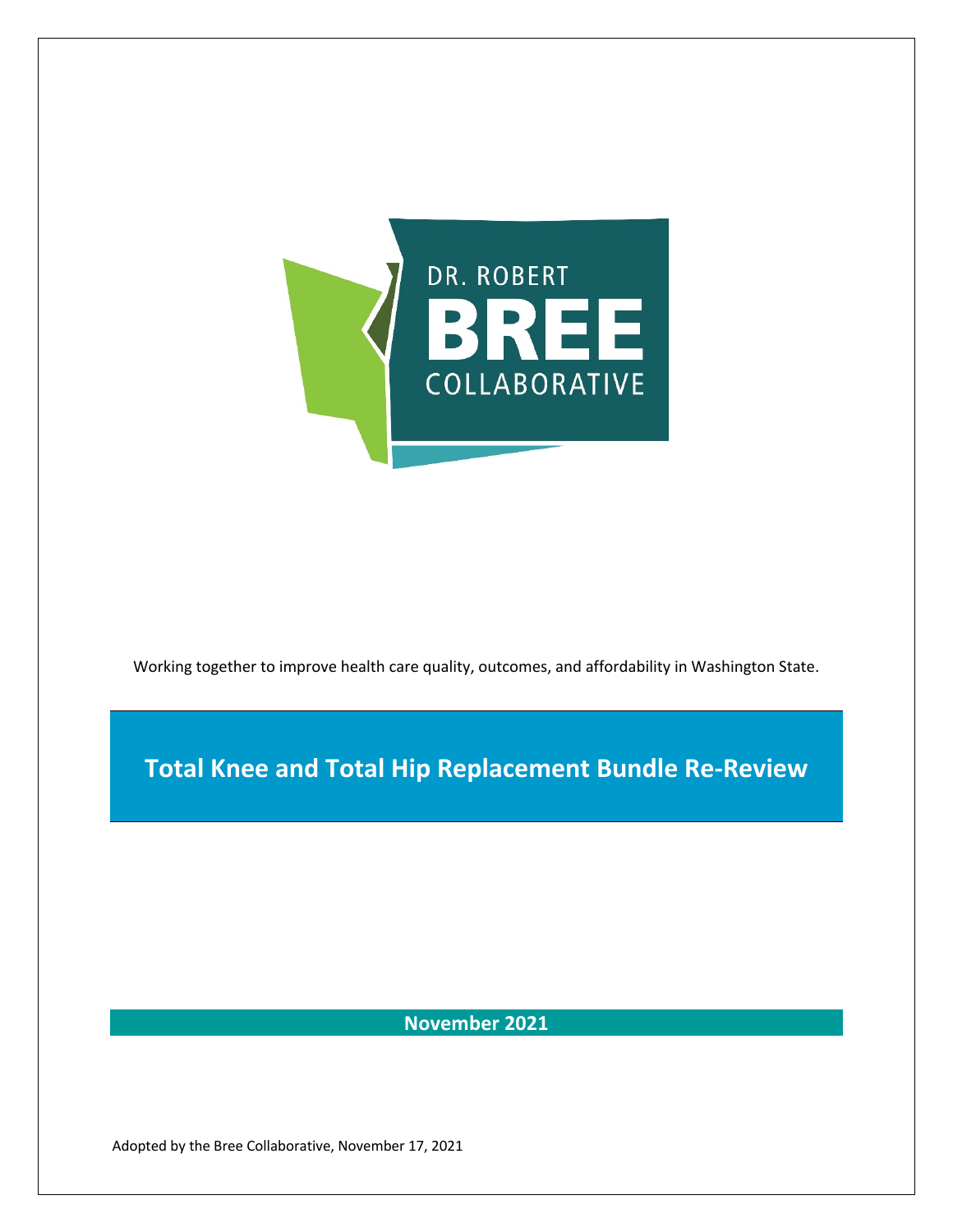# **Table of Contents**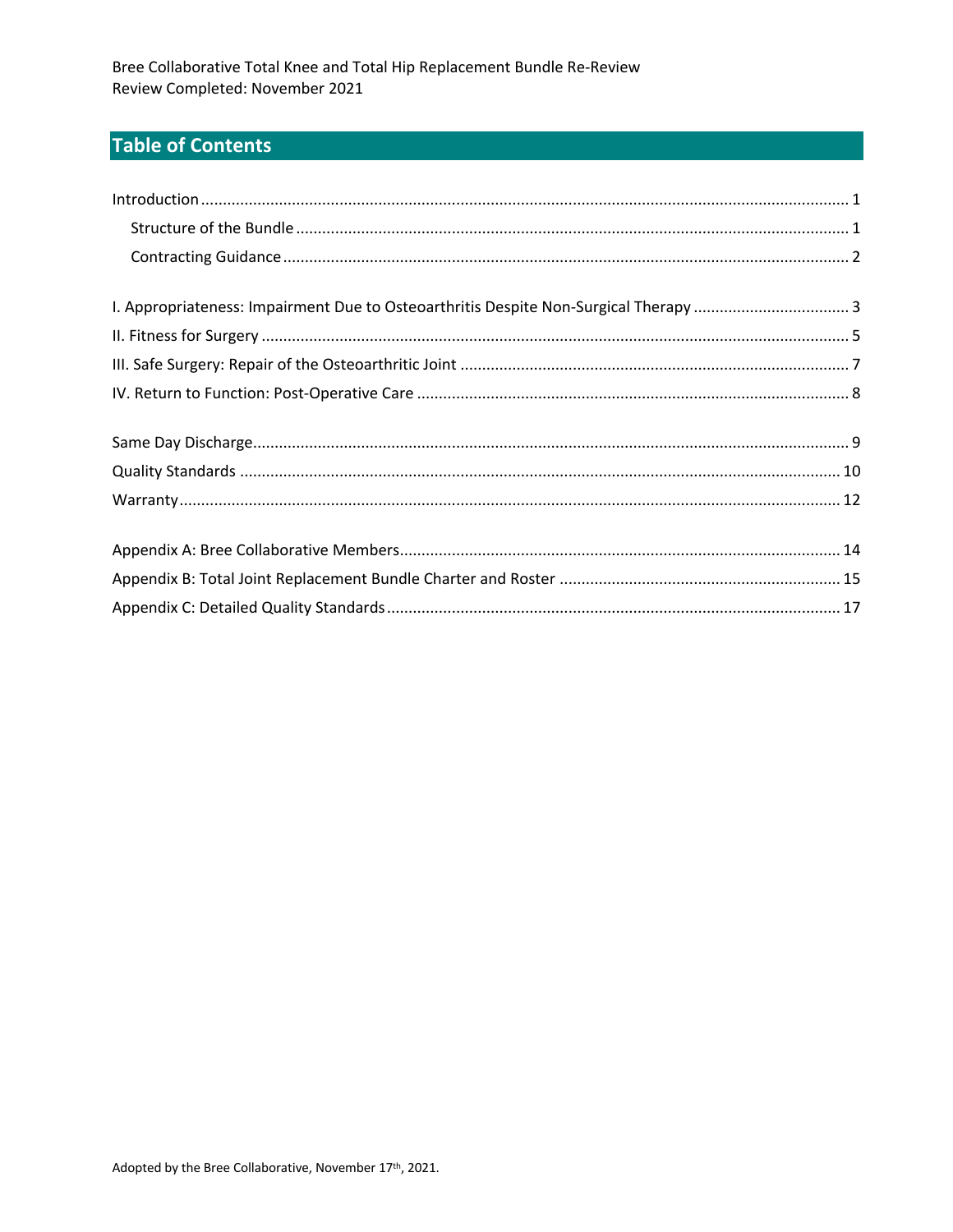### **Introduction**

Surgical bundles produced by the Dr. Robert Bree Collaborative align healthcare delivery, purchasing and payment with an evidence-informed community standard for quality. As such, they provide an alternative to fee-for-service reimbursement and facilitate value-based contracting.

Bree Collaborative bundles define high-performance quality standards for delivery of healthcare by specifying appropriateness and safety requirements, shared decision-making with patients, marketrelevant quality indicators reported quarterly to purchasers, bundled pricing, and a warranty against avoidable complications, all supported by a robust appraisal of current medical evidence. The standards set forth in this bundle should be applied regardless of site of service. Details of Bree Collaborative bundles are available in the public domain here: www.breecollaborative.org/topic-areas/apm/.

# **Background**

The Washington State legislature created the Robert Bree Collaborative in 2011 to provide a forum in which public and private health care stakeholders can work together to improve quality, health outcomes, and cost-effectiveness of care. In 2012, the Bree Collaborative identified reducing avoidable hospital readmissions as a priority. To pursue this issue, the Bree Collaborative convened a workgroup to develop accountable payment models that would include a warranty against avoidable readmissions. Additional elements were added to the model to facilitate value-based purchasing including: bundled pricing, explicit community-based standards for quality supported by medical evidence published in the public domain, and market-relevant quality indicators reported directly to purchasers from providers. By November 2013, the Accountable Payment Models workgroup had developed a bundled payment model for total knee or total hip replacement surgery and used that initial format to develop additional models for lumbar fusion, coronary artery bypass surgery, and bariatric surgery in September 2014, September 2015, and October 2016, respectively. The Bree Collaborative updated the original total knee and total hip replacement model in 2017 and has done so once again for this 2021 version, reviewing all components of the bundle informed by a comprehensive review of the medical literature. Additions to the bundle for 2021 are sections on social determinants of health, COVID-19 precautions and same-day discharge.

See **Appendix A** for a list of Bree Collaborative members and **Appendix B** for a list of Accountable Payment Model workgroup members selected by the Bree Collaborative and representing purchaser, provider, patient, payer, and quality sectors. The workgroup reports to the full Bree Collaborative that in turn reports to the Washington State Health Care Authority. A public comment period is included in the design phase to enlist broad critique. Final documents are in the public domain for any individual or organization to use.

#### **Structure of the Bundle**

This total knee and total hip replacement bundle and warranty are primarily designed for osteoarthritis, but these standards may be applied to joint replacement related to other conditions. The four-cycle bundle extends well beyond the surgical procedure itself. The first cycle is an appropriateness standard for total joint replacement, outlining requirements for diagnosis and a trial of non-surgical care. The second cycle sets forth requirements for fitness for surgery. The third cycle specifies elements of best practice surgery and the fourth cycle lists components of care aimed at our ultimate outcome, rapid return to function. Elements of the bundle are supported by an evidence table that includes over 200 appraised citations. Where medical evidence is absent or of marginal quality, we have declared standards based on consensus of stakeholders.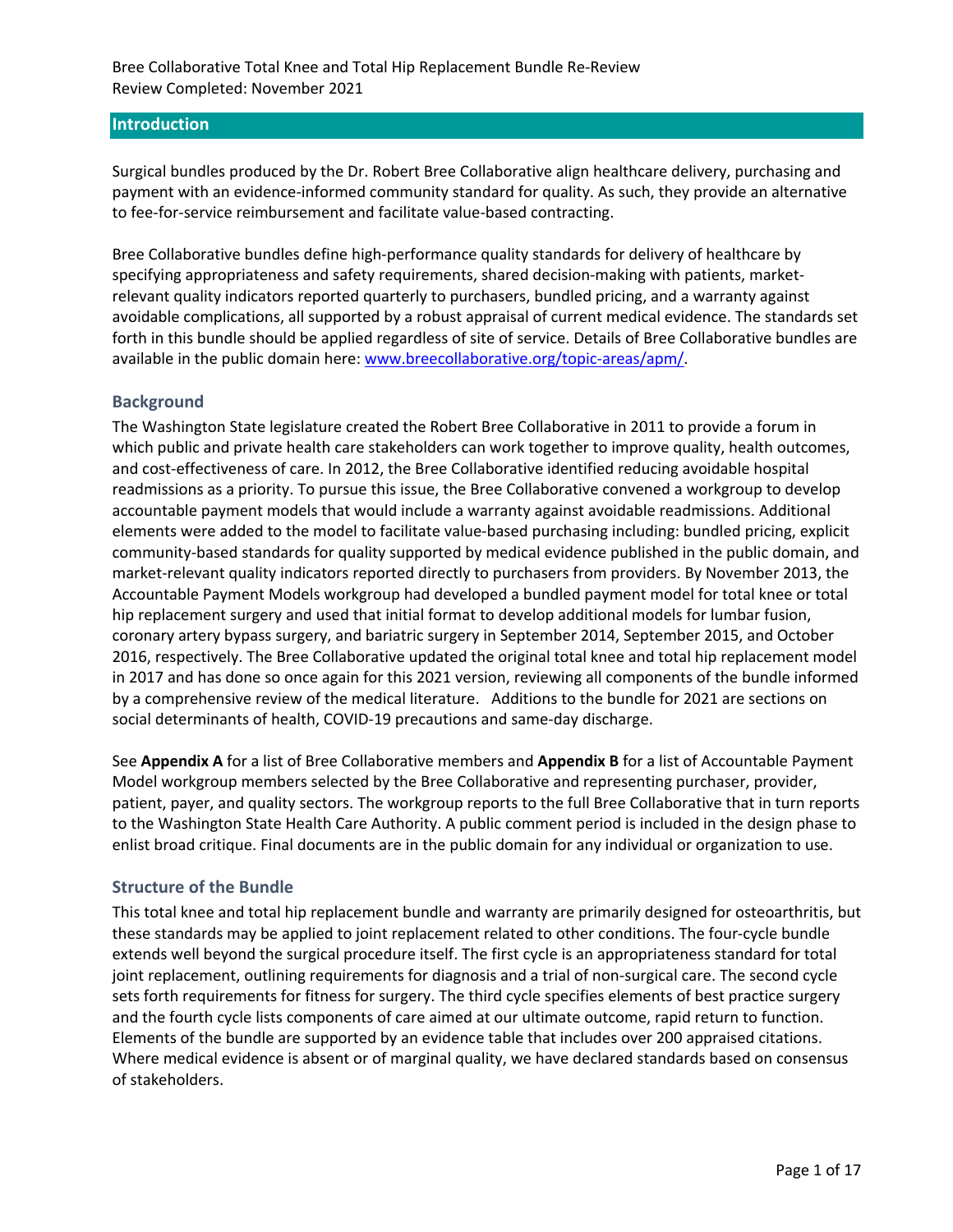Providers are responsible for gathering all the necessary documentation to demonstrate that bundle conditions and quality standards have been met. A multidisciplinary conference process must be in place for cases in which a provider recommends proceeding with surgery for a patient who does not meet appropriateness or safety standards.

# **Contracting Guidance**

We encourage employers to use this bundle to ensure appropriate, safe, and successful joint replacement and a rapid return to function for their employees. Purchasers may wish to consider factors other than these Bree Collaborative standards in choosing providers. In certain cases, elements of the bundle may require adaptation to local needs. The correlation between higher volume and higher quality has been consistently found in studies of surgical services, applying not only to surgery, but also to other types of nonsurgical hospital-based care (e.g., obstetrical care, trauma care). However, the Bree Collaborative recognizes that certain small volume facilities can provide high-quality outcomes despite having lower volumes. The Bree Collaborative recommends that every patient, every referring physician, and every payer carefully examine the risks, benefits and costs of low volume facilities providing surgical procedures. We also encourage adaptations of this bundle to facilitate access to high-quality care, especially in rural area (e.g., Cycle I, II, and IV occurring at a local facility, Cycle III occurring at another facility that may not be in proximity).

The time windows for this bundle will be determined in the contracting process and include all four clinical components of the bundle. The recommended time window for the bundle extends to 90-days postoperatively. Pre-operatively, the time window should include sufficient time to deliver the care necessary to meet the appropriateness standards.

Retrospective and prospective payment models can both be effective in different situations. A retrospective model may be most suitable when a number of providers or provider groups are contributing to the delivery of the bundle. A prospective model may be most suitable for situations in which 1) a budget is determined for a single provider entity delivering the entire bundle or specified components and 2) benefit design issues can be addressed.

Many entities will need to come together to operationalize total knee and total hip replacement bundle (e.g., hospital, surgeon, anesthesia, others). The Bree Collaborative does not specify any particular process for distributing the bundle payment across relevant parties but encourages the adoption of cost and reimbursement strategies that equitably allocate resources and payments.

The 2017 version of the bundle has been used in direct contracting to meet high standards of quality and patient satisfaction while reducing cost of care. (Peterson M, Rolph S. Improving Care by Redesigning Payment. NEJM Catalyst. 2018 Oct 9. https://catalyst.nejm.org/doi/full/10.1056/CAT.18.0076. Accessed June 23, 2021.)

#### **Conclusion**

We believe this surgical bundle represents an incremental advance in helping to create a market for quality in health care. The Bree Collaborative will continue to refine and improve the bundle as new information becomes available as defined in the organizational bylaws.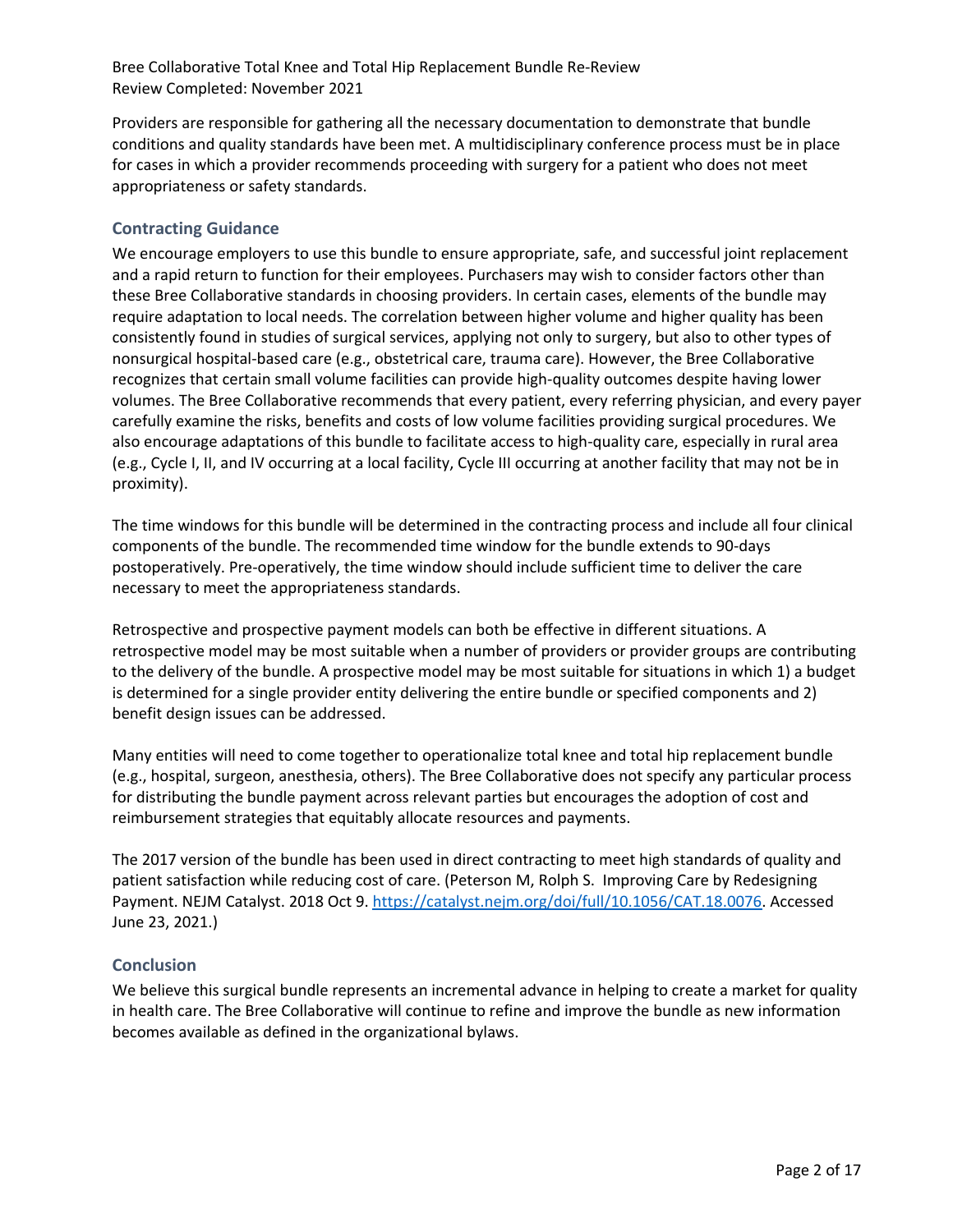# **I. Appropriateness: Impairment Due to Osteoarthritis Despite Non-Surgical Therapy**

Prior to surgery, candidates for joint replacement therapy should have clearly documented impairment and evidence of osteoarthritis according to standardized radiographic criteria. Unless highly disabling osteoarthritis is evident at the time the patient first seeks medical attention, a trial of conservative therapy is appropriate.

# **A) Document impairment**

- 1. Document findings on the patient's history and physical examination compatible with a diagnosis of osteoarthritis of the knee or hip. A preliminary evaluation may be performed virtually but must be confirmed by an in-person examination.
- 2. Document impairment according to Knee Injury and Osteoarthritis Outcome Score (KOOS) JR. or Hip Dysfunction and Osteoarthritis Outcome Score (HOOS) JR. \*
- 3. Document self-reported loss of function with the Patient Reported Outcomes Measurement Information System-10® (PROMIS-10)
- 4. Providers may also wish to document:
	- a. Function on lower extremity activity scale or
	- b. Pain on numeric pain rating scale.

# B) **Document radiological findings**

- 1. Review standard x-ray (weight bearing hip, weight bearing knee) of the affected joint and interpret according to Kellgren-Lawrence scale. Total joint replacement therapy generally requires a grade of 3 or 4.
	- a. Standard hip radiographs may include:
		- i. Anterior posterior (AP) pelvis view (weight bearing or non-weight bearing)
		- ii. Lateral hip view (cross table or frog leg, non-weight bearing)
	- b. Standard knee radiographs may include:
		- i. Weight bearing anterior posterior (AP) view
		- ii. Weight bearing notch (Rosenberg) view
		- iii. Lateral view (weight bearing)
		- iv. Sunrise view (non-weight bearing)
	- 2. If appropriate femur, tibia/fibula, or long leg radiographs in patients with concomitant deformities.
	- 3. X-rays are the preferred diagnostic test for joint arthritis. In the setting of negative x-rays, with symptoms and/or exam findings suggestive of severe arthritis, an MRI of the joint may be helpful.
- C) **Shared decision-making.** Patient must participate in shared decision-making. A Washington Stateapproved patient decision tool should be used when available. The shared decision-making process must include discussion of procedure, implant, and patient preference. Conversation should include understanding of evidence, likelihood of risks and benefits, tradeoffs in selecting an option, the patient's informed preferences, and a decision about surgical intervention.
	- 1. Communication with the surgical team must include:
		- a. Evidence-informed conversation about risks, benefits and tradeoffs of non-surgical and surgical options

<sup>\*</sup> The HOOS JR and KOOS JR are subsets of the HOOS and KOOS. The full HOOS and KOOS satisfy this requirement if used instead of the shorter versions.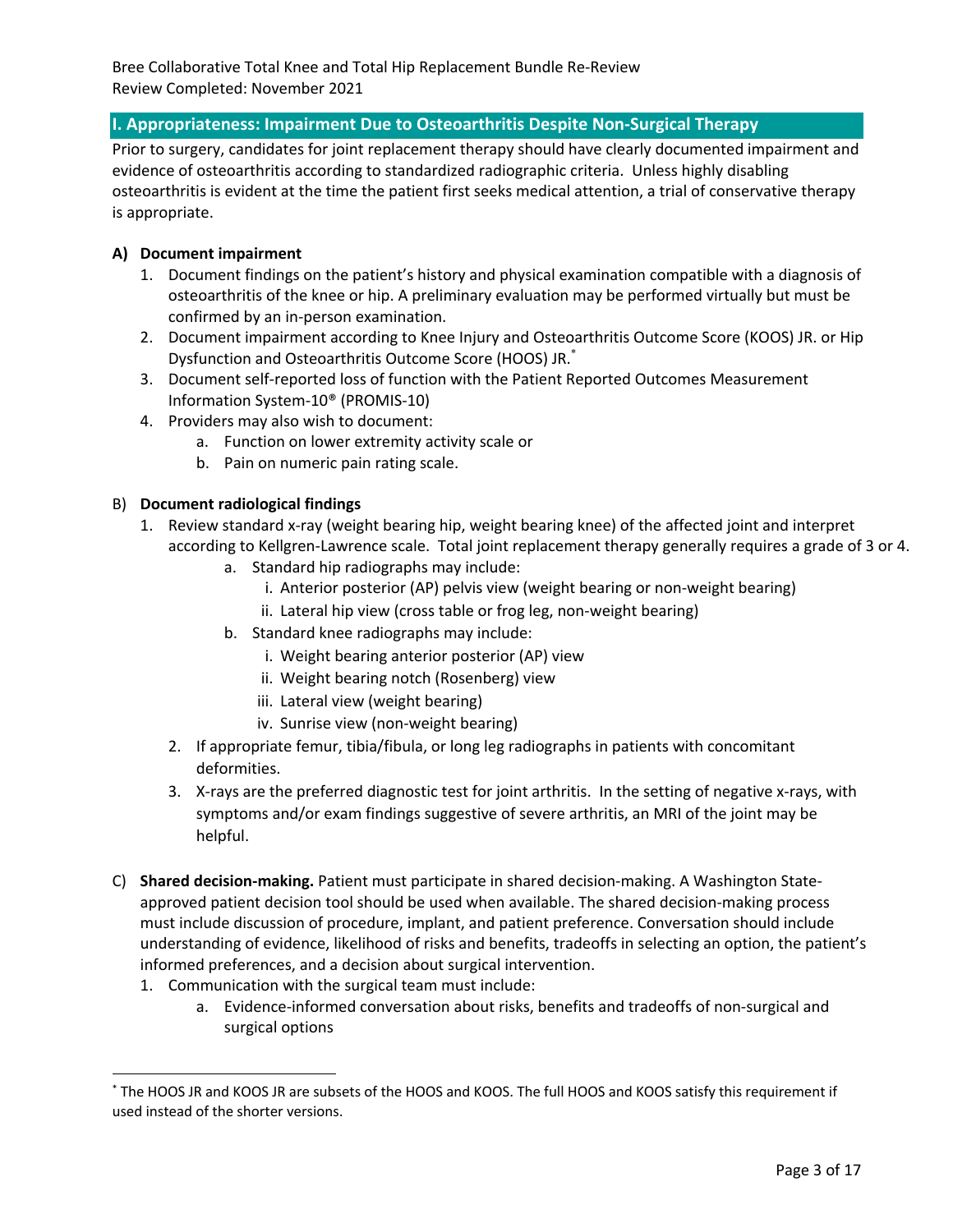- b. Evidence-informed conversation about risks, benefits and tradeoffs of different surgical approaches
- c. Surgeon and institutional volume of procedures per year, including readmission and complication rates
- d. Any financial relationship between surgeon and device manufacturers or other vendors
- 2. Implant. Communication with the surgical team must include a written document regarding the surgical implant including:
	- a. The type of implant under consideration including name, manufacturer/model, material used for bearing surface for hip implants, and surgeon's experience with the type of device
	- b. Expected lifespan and overall performance of the device, particularly adverse outcomes
	- c. Institution's methods for monitoring safety of devices
- 3. Patient preference. A record of the patient's informed preferences, and the shared decision about the treatment plan.
- **D) Document non-surgical therapy for at least three months unless symptoms are severe and radiological findings show advanced osteoarthritis** (such as with a Kellgren-Lawrence grade 4)
	- 1. The length of time and intensity of conservative therapy will vary by patient-specific factors such as severity of symptoms and ability to engage actively in treatments such as physical therapy. The Bree Collaborative recommends patient-customized conservative treatments for at least three months, focusing on improving functionality and helping patients adapt expectations around persistent functional limitations.
	- 2. Trial of one or more of the following physical measures:
		- a. Physical therapy (e.g., activity modification, strengthening exercises) supervised by a licensed provider
		- b. Weight loss, if indicated
		- c. Mind-body exercises (e.g., yoga, tai-chi)
		- d. Assistive devices
		- e. Bracing if judged appropriate
	- 3. Trial of one or more of the following medications, if not contraindicated:
		- a. Oral non-steroidal anti-inflammatory drugs
		- b. Topical non-steroidal anti-inflammatory drugs
		- c. Acetaminophen
		- d. Intra-articular injection of corticosteroids†
	- 4. Document failure of non-surgical therapy
		- a. Document impairment according to Knee Injury and Osteoarthritis Outcome Score (KOOS) JR. or Hip Dysfunction and Osteoarthritis Outcome Score (HOOS) JR. $^\ddag$
		- b. Document self-reported loss of function with the Patient Reported Outcomes Measurement Information System-10® (PROMIS-10).
		- c. Providers may also wish to document:
			- i. Function on lower extremity activity scale or
			- ii. Pain on numeric pain rating scale

<sup>&</sup>lt;sup>†</sup> Corticosteroids are contraindicated within 3 months of surgery due to increased risk of infection.<br><sup>‡</sup> The HOOS JR and KOOS JR are subsets of the HOOS and KOOS. The full HOOS and KOOS satisfy this requirement if used instead of the shorter versions.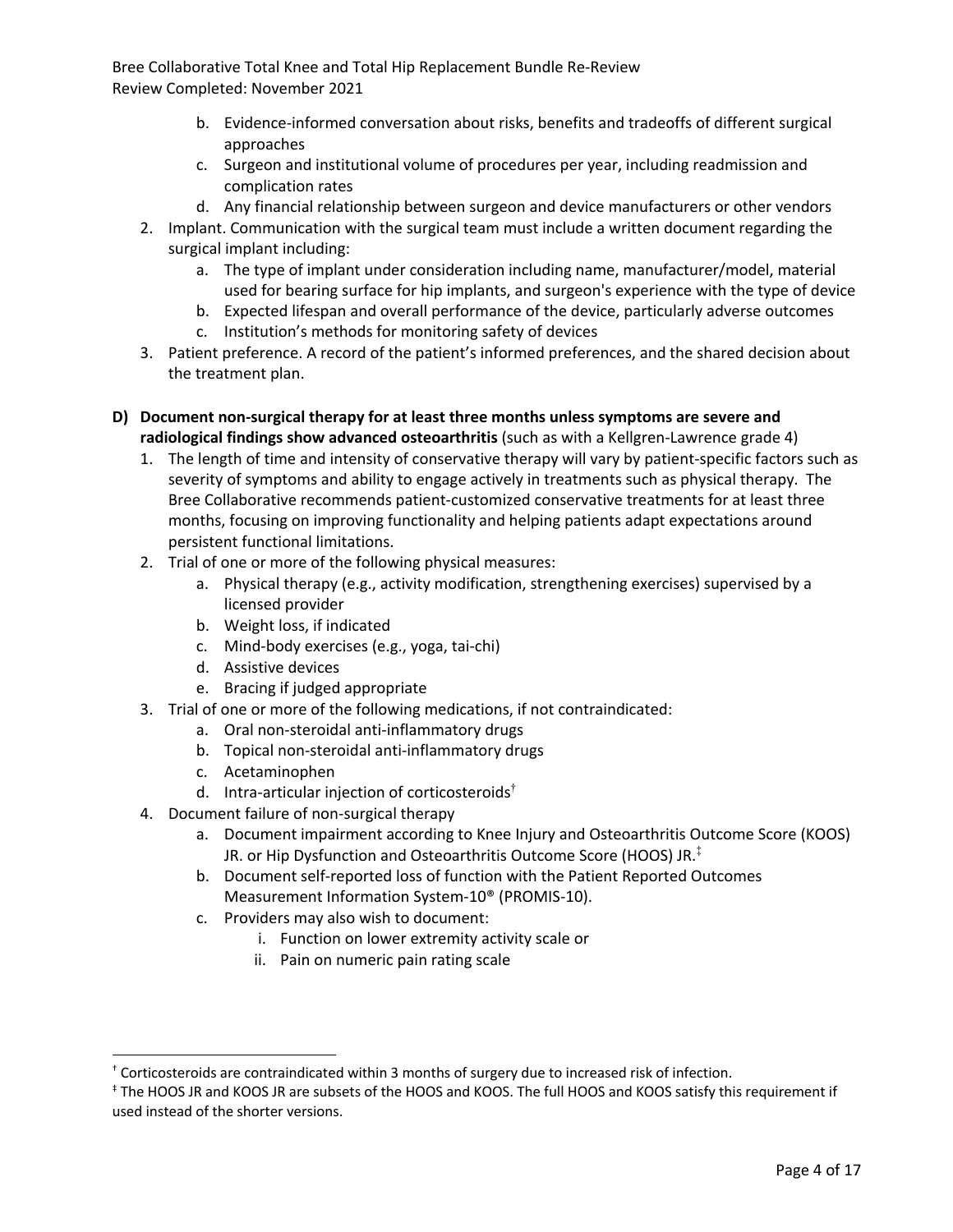# **II. Fitness for Surgery**

Prior to surgery, candidates for joint replacement therapy should meet minimal standards to ensure their safety and commitment to participate actively in return to function. If a patient does not meet fitness for surgery standards the case should be discussed in a multidisciplinary conference with members relevant to the standard in question as chosen by the care team.

# **A) Document requirements related to patient safety**

- 1. Patient should meet the following minimum requirements prior to surgery:
	- a. Body Mass Index less than 40
	- b. Avoidance of nicotine use for at least four weeks pre-operatively
	- c. Hemoglobin A1c less than 8% in patients with diabetes
	- d. Implementation of a plan to manage opioid dependency, if present and when possible, consider tapering off opioids prior to surgery
	- e. Effective management of alcohol overuse if screen is positive
	- f. Absence of anemia that would complicate recovery from surgery
	- g. Effective management of depression if screen is positive
	- h. Adequate nutritional status to ensure healing (If BMI is less than 18.5 consider referral to a nutritionist)
	- i. Sufficient liver function to ensure healing
	- j. Adequate peripheral circulation to ensure healing
	- k. Absence of dementia that would interfere with recovery (performing total joint surgery for a patient with such dementia requires preauthorization, informed consent of a patient's durable power of attorney for health care, and a contract with the patient's primary care provider)
	- l. Adequate management of any conditions unrelated to osteoarthritis that may limit the benefits of surgery such as chronic use of corticosteroids, immunosuppressive drugs and/or inflammatory arthritis
	- m. Absence of an active, life-limiting condition that would likely cause death before recovery from surgery
- 2. The care team should assess home environment for safety and adequate support including need for assistive devices
- 3. Providers and patients should develop a pre-operative plan for post-operative return to function.

#### **B) Document patient engagement**

- 1. Patient should designate a capable personal care partner<sup>§</sup> who actively participates in the following:
	- a. Surgical consultation
	- b. Pre-operative evaluation
	- c. Joint replacement class and/or required surgical and anesthesia educational programs
	- d. In-facility care
	- e. Post-operative care teaching
	- f. Patient's home care and exercise program
	- g. If infectious disease precautions prevent direct participation of care partner, include them in an alternative such as a telemedicine visit
- 2. If patient cannot or will not designate a care partner, the surgical team should discuss how to best support the patient post-surgery and document this plan in the medical record.

<sup>§</sup> In addition to friends, neighbors, and family members, individuals who have already had knee or hip replacement surgery have been effective care partners in existing programs.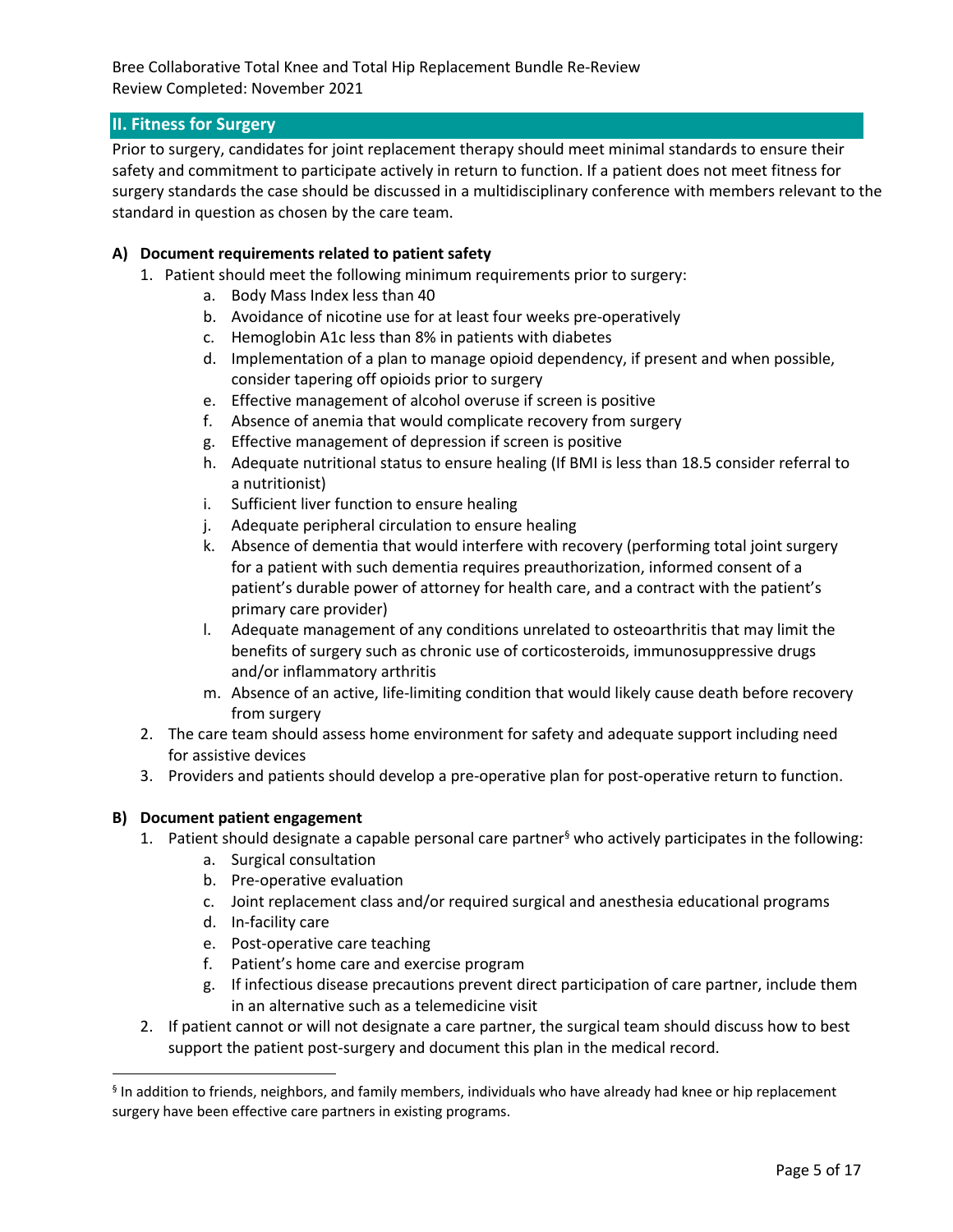3. Patient will be encouraged to participate in end-of-life care planning, including completion of an advance directive and designation of durable power of attorney for health care.

# **C) Document optimal preparation for surgery**

- 1. Perform pre-operative history, physical, and screening lab tests based on review of systems:
	- a. Evaluate for cardiac and pulmonary fitness according to 2014 ACC/AHA Guidelines
	- b. Order labs as appropriate based on the patient's medical history. Tests should include a complete blood count and may include tests for hemostasis, test of kidney function, ECG, lung function/arterial blood gas and others.\*\* https://www.nice.org.uk/guidance/ng45
	- c. Culture nasal passages for possible staphylococcal carrier state and treat if positive
	- d. Ensure A1c 8% or less in patients with diabetes
	- e. Perform x-rays of knee or hip, if not performed within previous 12 months
	- f. Screen for predictors of delirium
	- g. Screen for postoperative nausea and vomiting and manage as needed throughout perioperative period
	- h. Screen for constipation and manage as needed throughout perioperative period
- 2. Obtain relevant consultations:
	- a. Evaluate for good dental hygiene with dental consultation as necessary
	- b. Refer to appropriate medical providers or specialists as necessary for preoperative evaluation
	- c. Consider consulting physical therapy to instruct in strengthening of upper and lower extremities
- 3. Provide education regarding care at home following discharge including:
	- a. Joint replacement class or video
	- b. Home safety
	- c. Fall avoidance
	- d. Expected psychosocial response to surgery
	- e. Expectations of surgical outcomes
	- f. Other relevant topics
- 4. Screen for housing instability, food insecurity, and transportation need(s)
- **D)** Discuss the case in a multidisciplinary conference with members as defined by the care team if patient does not meet standards for appropriateness or fitness for surgery.

<sup>\*\*</sup> Consider testing for serum albumin as an indicator of-underlying disease and adverse outcomes. Consider testing for CRP to establish a baseline for post-op comparison and to screen for undiagnosed inflammatory conditions.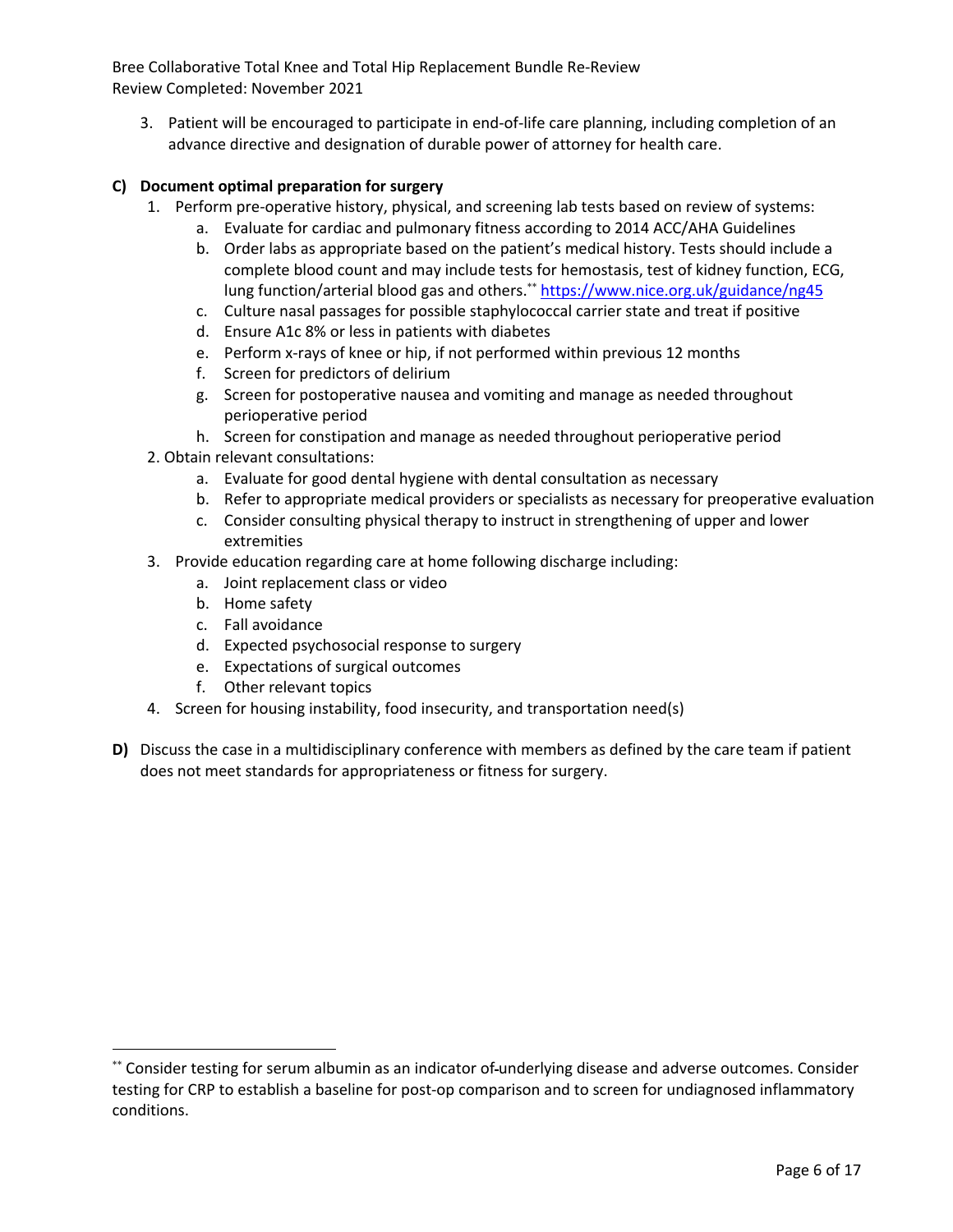# **III. Safe Surgery: Repair of the Osteoarthritic Joint**

An experienced surgical team should use evidence-based practices to avoid complications.

#### **A) General standards for a surgical team performing joint replacement surgery**

- 1. The surgeon should perform at least 50 arthroplasties annually and the facility 100 arthroplasties annually (see introduction for further contractual recommendations).
- 2. Members of the surgical team must have documented credentials, training, and experience.
- 3. The roster of the surgical team should be consistent.
- 4. Elective joint arthroplasty must be scheduled to begin before 5:00 pm.
- 5. Facilities in which surgery is performed should have policies that align with the American College of Surgeons Statement on Health Care Industry Representatives in the Operating Room. The patient should be informed if there will be an industry representative in the room.
- 6. Providers should follow guidelines for concurrent and overlapping surgeries as set forth by the American College of Surgeons.
- 7. Providers will follow current federal, state, and local public health practices to prevent circulating infectious diseases.

#### **B) Elements of optimal surgical process**

- 1. Optimize pain management and anesthesia:
	- a. Use multimodal pain management format to minimize sedation and encourage early ambulation.
	- b. Minimize use of opioids.
	- c. Manage previously identified anesthesia-related risk factors.
- 2. Avoid infection:
	- a. Require application of chlorhexidine skin prep by patient at bedtime and morning prior to surgery.
	- b. Administer appropriate peri-operative course of antibiotics according to Centers for Medicare and Medicaid Services (CMS) guidelines set forth in the Surgical Care Improvement Project for the prevention of surgical site infections.
	- c. The routine use of urinary catheters is not recommended and when used they should be removed as soon as the patient is able to void, ideally within 24 hours after completion of surgery.
- 3. Avoid bleeding and low blood pressure:
	- a. Tranexamic acid is recommended to reduce perioperative blood loss and the requirement for postoperative allogenic blood transfusion, unless contraindicated.
	- b. Administer standardized protocols using appropriate medications to limit blood loss.
	- c. Use standardized IV fluid protocols including those implemented by RNs post-operatively with appropriate supervision and monitoring.
- 4. Avoid deep venous thrombosis (DVT) and embolism according to CMS guidelines set forth in the Surgical Care Improvement Project.
	- a. Employ pharmacologic and/or mechanical prophylaxis according to estimation of patient's risk.
	- b. Consider stratifying patient by DVT risk.
- 5. Avoid hyperglycemia through standardized protocol to maintain optimal glucose control.

#### **C) Selection of the surgical implant**

1. On a semiannual basis, provider groups will require contracted implant manufacturers to provide data from a national registry and their internal records concerning device failure and complications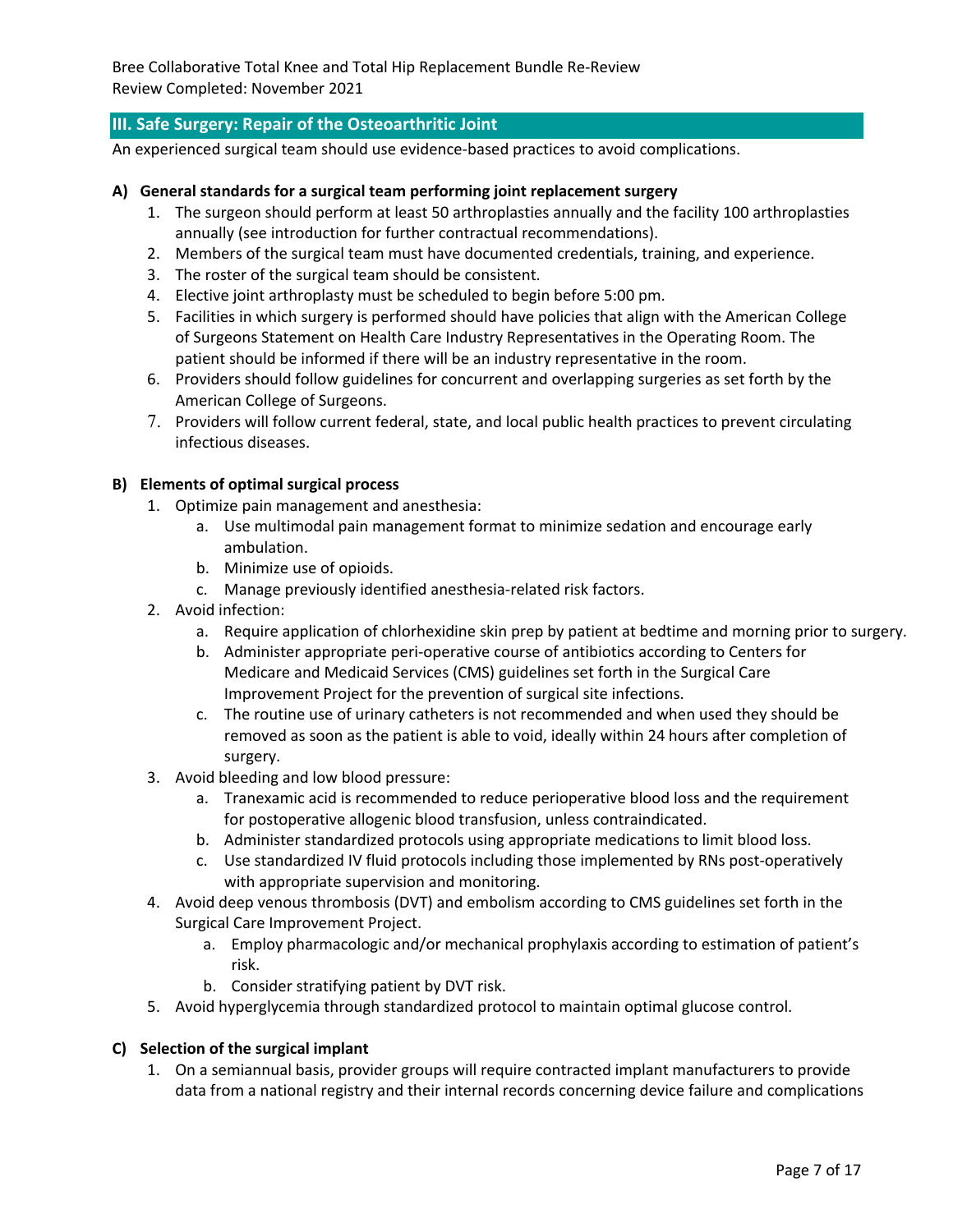> reported for patients receiving implants sold to the provider group. On a semiannual basis, the provider / hospital / facility will evaluate component retention / failure and compare them to the national industry retention / failure rates. Any components that have a greater than 3% deviation from national average must be investigated prior to any further usage.

2. All hospitals and facilities must report level I data to the American Joint Replacement Registry.

## **IV. Return to Function: Post-Operative Care**

A standard process should be in place to support the goals of avoiding post-surgical complications, ensuring rapid return to function, optimizing hospital length of stay, and avoiding unnecessary readmissions.

#### **A) Standard process for post-operative care**

- 1. Utilize a rapid recovery track to mobilize patients on the day of surgery:
	- a. Provide accelerated physical therapy and mobilization if regional pain control is acceptable.
	- b. Provide a patient-oriented visual cue to record progress on functional milestones required for discharge.
	- c. Instruct patients in home exercise, use of walking aids and precautions.
	- d. Instruct care partner to assist with home exercise regimen.
- 2. Patients that meet Medicare standards for placement in a skilled nursing facility will have their post-operative nursing and rehabilitative needs addressed.
- 3. Hospitalists or appropriate medical consultants will be available for consultation to assist with complex or unstable medical problems in the post-operative period.
- 4. Instruct patient to contact care team if recovery is not proceeding according to plan.
- **B) Use standardized hospital discharge process aligned with Washington State Hospital Association (WSHA) toolkit**
	- 1. Arrange follow up with care team according to WSHA toolkit.
	- 2. Evaluate social and resource barriers based on WSHA toolkit.
	- 3. Reconcile medications
	- 4. Provide patient and family/caregiver education with plan of care:
		- a. Signs or symptoms that warrant follow up with provider
		- b. Guidelines for emergency care and alternatives to emergency care
		- c. Contact information for orthopedist and primary care provider
	- 5. Ensure post-discharge phone call to patient by care team to check progress, with timing of call aligned with WSHA toolkit.

#### **C) Arrange home health services**

- 1. Provide the patient and care partner with information about home exercise programs.
- 2. Arrange additional home health services as necessary.

#### **D) Schedule follow up appointments**

- 1. Schedule return visits as appropriate.
- 2. Measure patient-reported functional outcomes with HOOS JR/KOOS JR instrument at nine to twelve months.
- 3. If opioid use exceeds six weeks, develop a formal plan for opioid management.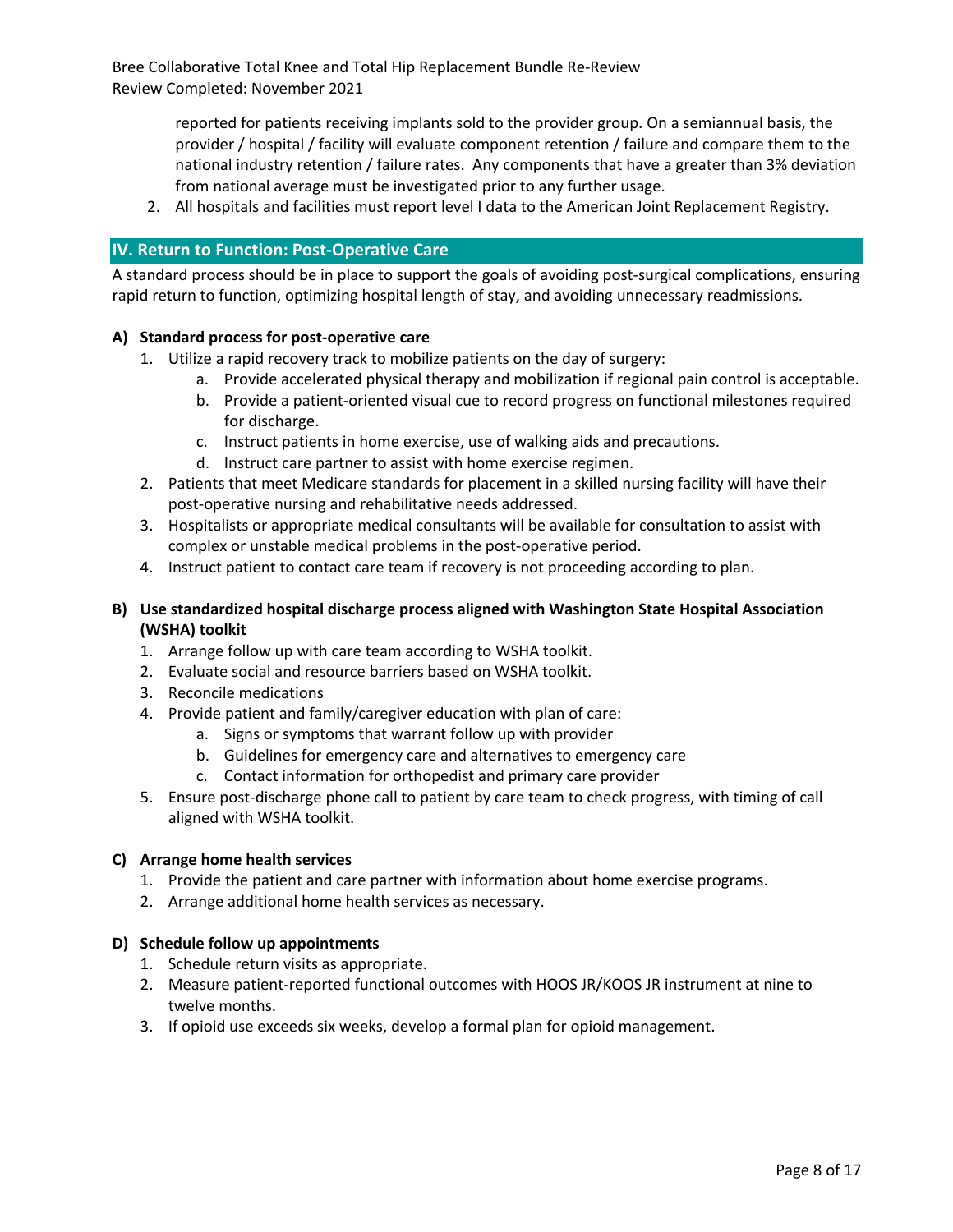### **Same Day Discharge**

With proper patient selection and support, same-day discharge following joint replacement has become an option. Same-day discharge may reduce the likelihood of infection, provide a more comfortable environment, and avoid unnecessary cost. When appropriate, providers should allow and facilitate sameday discharge. Same-day discharge is discharge within 24 hours of surgery.

Specific standards for planning same-day discharge include:

- 1. Providers have managed patient's significant risk factors listed in the Fitness for Surgery section of this document,
- 2. Patient has agreed to same-day surgery through the shared decision-making process
- 3. Patient has engaged a capable care partner who has met Bree requirements and who will be onsite with the patient the night following discharge, and
- 4. Patient is discharged to a home environment that is both safe and provides adequate support including assistive devices.

The decision regarding timing of discharge resides with the clinical team and the patient. The patient and care team have the option of modifying the timing of discharge based on the patient's clinical course and needs.

Reimbursement for same-day discharge may be subject to contracted terms which acknowledge the lower costs of medical resources associated with a reduced length of stay.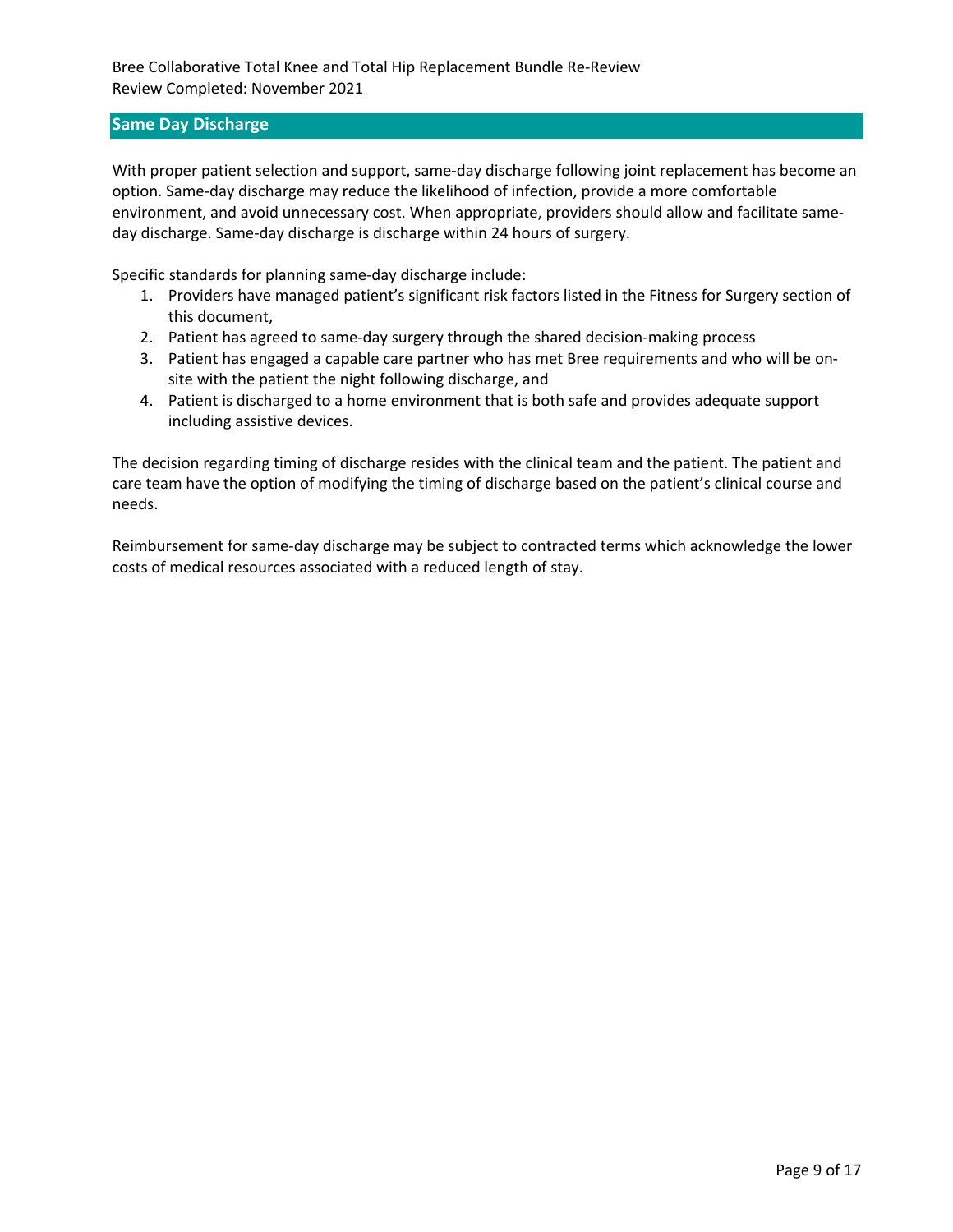# **Quality Standards**

The provider group performing surgery must maintain or participate in a registry of all patients having firsttime, single-joint total knee or total hip replacement surgery for osteoarthritis (TKR/THR patients), excluding patients with joint replacement for fracture, cancer, or inflammatory arthritis. This registry will be updated quarterly and be available for reporting to current or prospective purchasers and their health plan. It will be made available to quality organizations such as the Washington Health Alliance and the Foundation for Health Care Quality.

During the first year of the bundled contract, providers will be expected to install methods to measure appropriateness, evidence-based surgery, return to function, and the patient care experience according to the standards noted below. Reporting of results will be expected to begin the second year of the contract. The only exception to this reporting requirement is that the measures of patient safety and affordability noted in section 5 below will begin the first year of the contract.

See *Appendix* for more detailed information on quality standard numerators and denominators.

#### 1. Standards for appropriateness

These standards are intended to document patient engagement in medical decision-making and measurement of impairment prior to surgery. Report:

- a. Proportion of TKR/THR patients (as defined above) receiving formal shared decision-making decision aids pre-operatively
- b. Proportion of TKR/THR patients with documented musculoskeletal function prior to surgery the Knee Injury and Osteoarthritis Outcome Score (KOOS, JR.) or Hip Dysfunction and Osteoarthritis Outcome Score (HOOS, JR.).
- c. Proportion of TKR/THR patients with documented patient-reported measures of quality of life the PROMIS-10 Global Health.
- d. Results of scores and questions regarding functional/daily living for KOOS, JR. (Questions 6 and 7) and HOOS, JR. (Questions 3-6) and pain (Question Global 07) on the PROMIS-10 survey. Survey tools for patient reported outcomes can be found at the end of this section.

#### 2. Standards for evidence-based surgery

These standards are intended to document adherence to evidence-based best practices related to the perioperative process. Report the proportion of TKR/THR patients that have received all of the following in the peri-operative period:

- a. Measures to manage pain using multimodal anesthesia
- b. Measures to reduce risk of venous thromboembolism and pulmonary embolism
- c. Measures to reduce blood loss such as administration of tranexamic acid
- d. Measures to reduce infection such as administration of prophylactic antibiotics
- e. Measures to maintain optimal blood sugar control

#### 3. Standards for ensuring rapid return to function

These standards are intended to optimize mobilization following surgery and measure patient recovery. Report:

- a. Proportion of TKR/THR patients with documented physical therapy within 24 hours of surgery
- b. Proportion of TKR/THR patients for which there are documented patient-reported measures of quality of life and musculoskeletal function six months or thereafter following surgery – the same measures should be used as in standard 1d
- c. Results of responses to the questions identified in standard 1d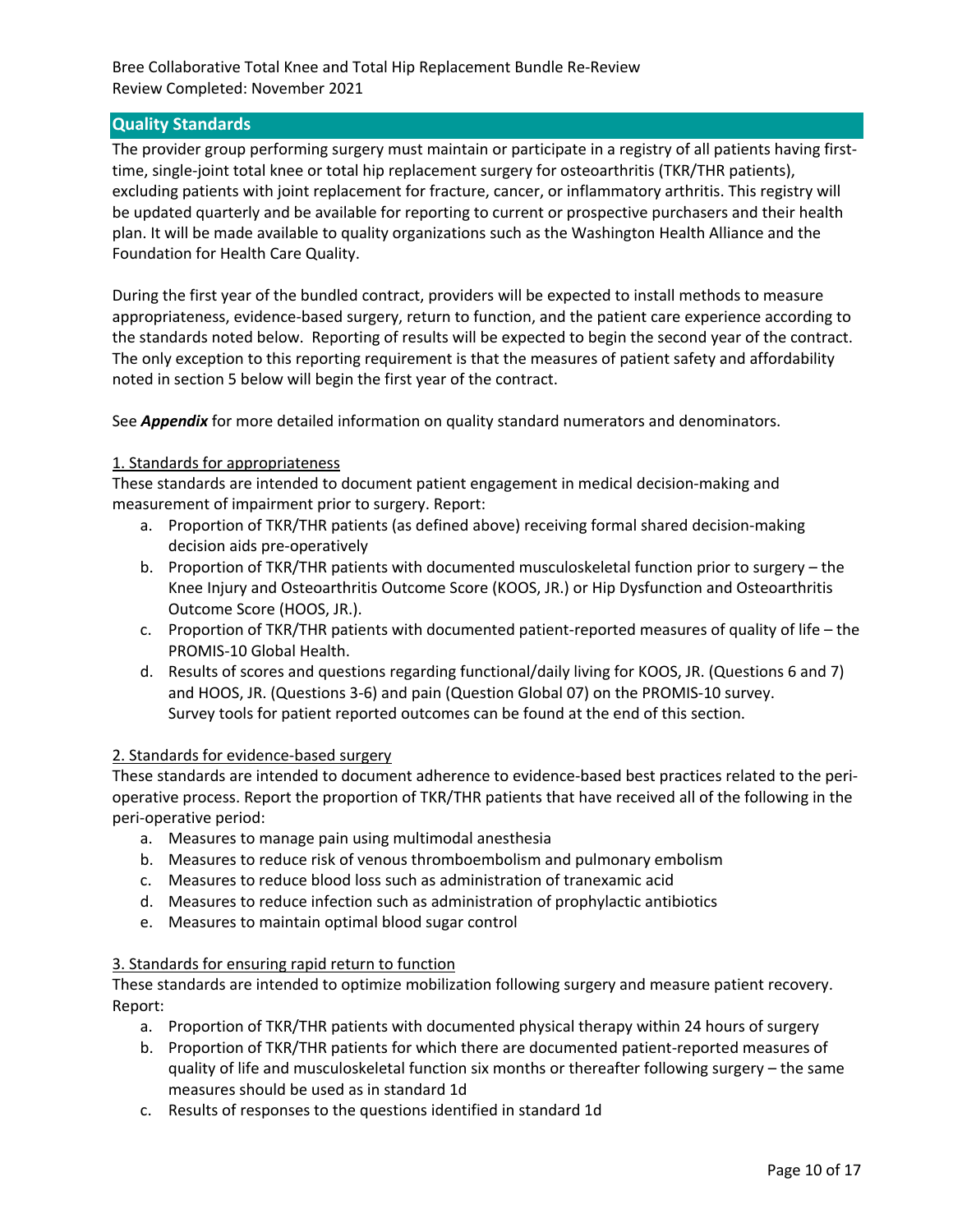# 4. Standards for the patient care experience

These standards are intended to measure patient-centered care. Report:

- a. Proportion of total hospital or practice patients surveyed using HCAHPS
- b. Results of measures from 4a, specifically including responses to Q6 and Q22 if HCAHPS is used

#### 5. Standards for patient safety and affordability

These standards are intended to measure success in avoiding complications and reducing readmissions. Report:

- a. 30-day all-cause readmission rate for TKR/THR patients
- b. 30-day readmission rate for TKR/THR patients with any of the nine complications included under the terms of the warranty

Providers are encouraged to use the CAHPS Surgical Care Survey to focus specifically on contribution of the surgeon to the patient care experience. Providers may also wish to share the results of the patient care experience from other vendors (e.g., Press Ganey).

Survey tools referenced in the 2021 version of the bundle include KOOS, JR., HOOS, JR., PROMIS-10, and HCAHPS. Full tools are available through these links:

- KOOS, JR: https://www.hss.edu/files/hss-koos-jr.pdf
- HOOS, JR: https://www.hss.edu/files/hss-hoos-jr.pdf
- PROMIS-10: https://data.mncm.org/help/faq\_documents/0000/0914/PROMIS\_SF\_v1.1\_-\_Global\_Health\_English\_8-2014.pdf
- HCAHPS: https://hcahpsonline.org/globalassets/hcahps/survey-instruments/mail/effective-december-1- 2021-and-forward-discharges/2021\_survey-instruments\_english\_mail\_updateda.pdf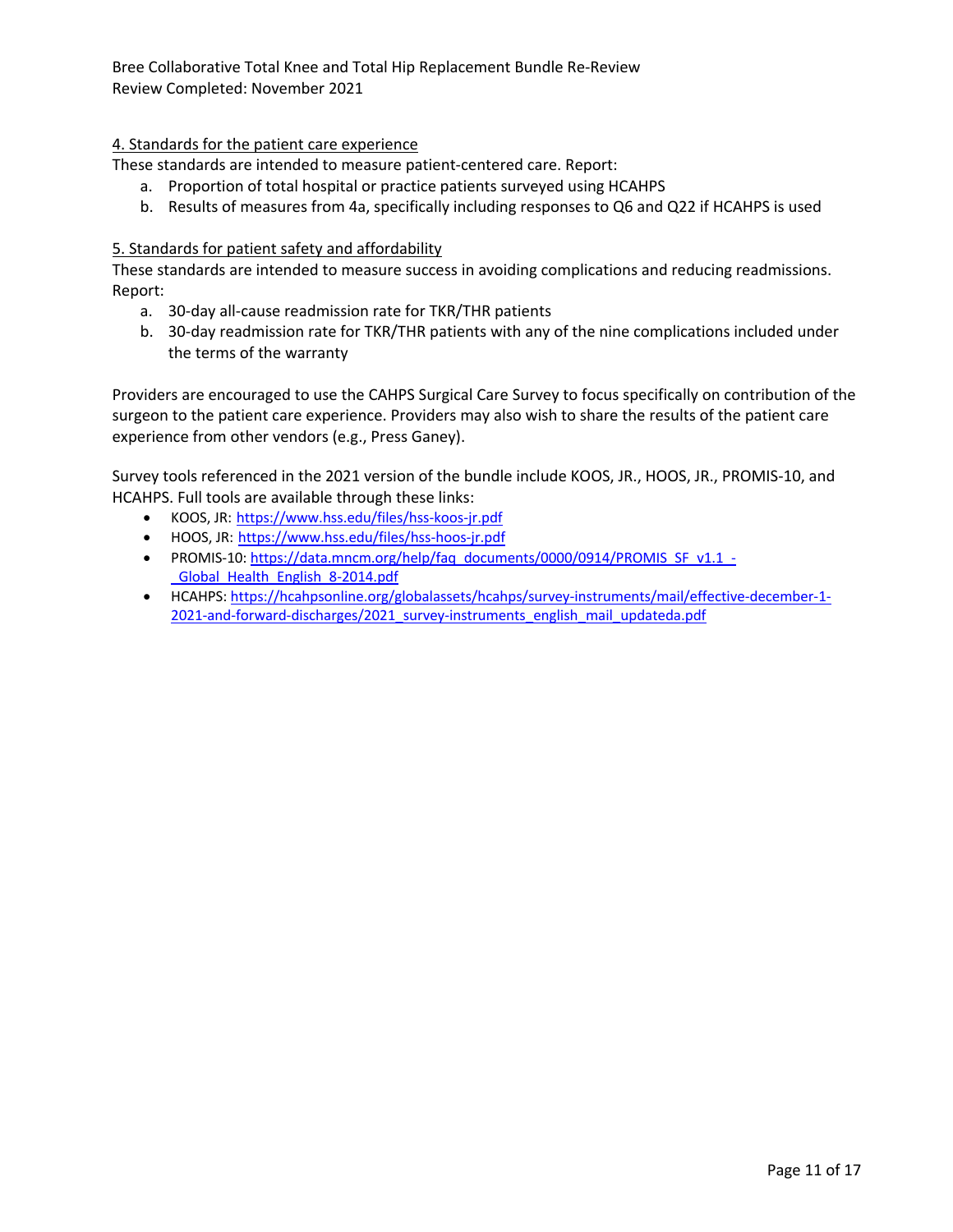# **Warranty**

The warranty associated with the total joint bundle specifies that the purchaser will not provide reimbursement for readmission for avoidable complications within the risk windows specified below.

The Bree Collaborative Accountable Payment Model workgroup developed a warranty and bundled payment model for total knee and total hip replacement (TKR/THR) approved by the Collaborative in July and November of 2013. The 2013 warranty was informed by the work of a technical expert panel study of TKR/THR complications commissioned by the Centers for Medicare and Medicaid Services (CMS). The development of the original methodology, the 2021 update, and the code specifications set forth by CMS are located here: https://qualitynet.cms.gov/inpatient/measures/complication/methodology.

The primary intent of the warranty is to set a high priority on patient safety. The warranty is also intended to balance financial gain for providers and institutions performing TKR/THR surgery with financial accountability for complications attributable to these procedures. In this warranty the intent is to distribute financial risk across professional and facility components in proportion to the revenue generated by the procedure.

#### **Definitions related to a warranty for TKR and THR**

- Diagnostic code for osteoarthritis excludes trauma, cancer, inflammatory arthritis (e.g. rheumatoid arthritis) and congenital malformation
- Procedural codes for TKR and THR
- Age limits
- Definition of complications excluded from additional reimbursement
- Definition of warranty period

#### **Diagnostic codes**

The ICD-10 diagnostic code for osteoarthritis of the knee = M17.X

The ICD-10 diagnostic code for osteoarthritis of the hip = M16.X

The ICD-9 diagnostic code for osteoarthritis for either knee or hip = 715.X ("715 Osteoarthrosis and allied disorders")

#### **Procedure codes**

- Total hip replacement: ICD-9 procedure code = 81.51 (CPT procedure code = 27130 (total hip replacement) ICD–10 codes 0SR90J9, 0SR90JA, 0SR90JZ, 0SRB0J9, 0SRB0JA, 0SRB0JZ.
- Total knee replacement: Associated ICD-9 procedure code = 81.54 (CPT procedure code = 27447 (total knee replacement) ICD–10 codes 0SRC07Z, 0SRC0JZ, 0SRC0KZ, 0SRD07Z, 0SRD0JZ, 0SRD0KZ, 0SRT07Z, 0SRT0JZ, 0SRT0KZ, 0SRU07Z, 0SRU0JZ, 0SRU0KZ, 0SRV07Z, 0SRV0JZ, 0SRV0KZ, 0SRW07Z, 0SRW0JZ, 0SRW0KZ.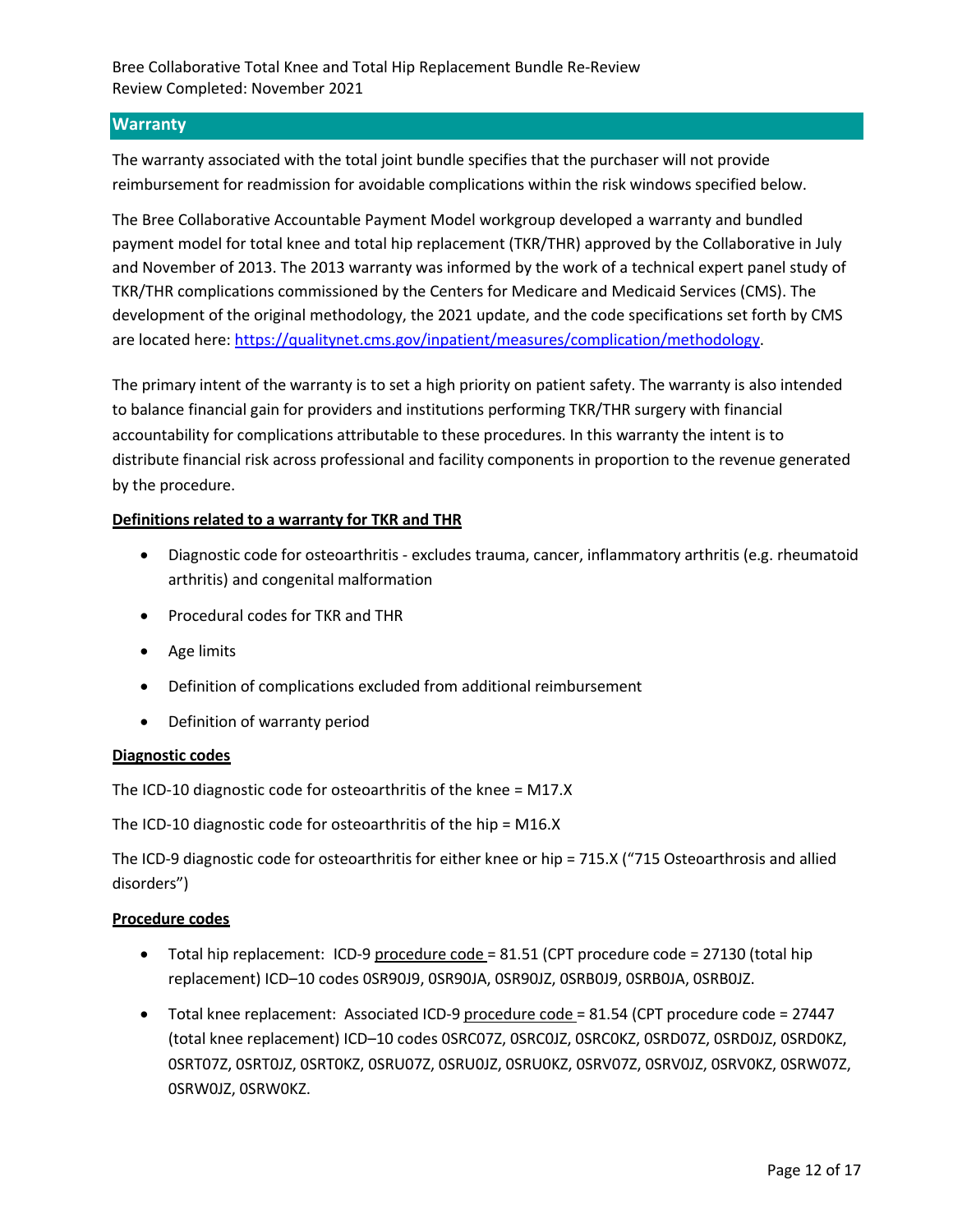#### **Age limits**

≥18 years old (no upper limit)

#### **Avoidable Complications**

Avoidable complications are included in warranty are outlined in the table below.

#### **Warranty period and other terms**

1. Warranty period is complication-specific:

| $7$ days $*$                                                        | 30 days*                                         | 90 days*                                                                            |
|---------------------------------------------------------------------|--------------------------------------------------|-------------------------------------------------------------------------------------|
| • Acute myocardial infarction<br>• Pneumonia<br>• Sepsis/septicemia | • Pulmonary embolism<br>• Surgical site bleeding | • Mechanical complications<br>• Periprosthetic joint infection<br>• Wound infection |

2. The warranty is valid only at the hospital or facility performing the surgery.

\*From start of index admission.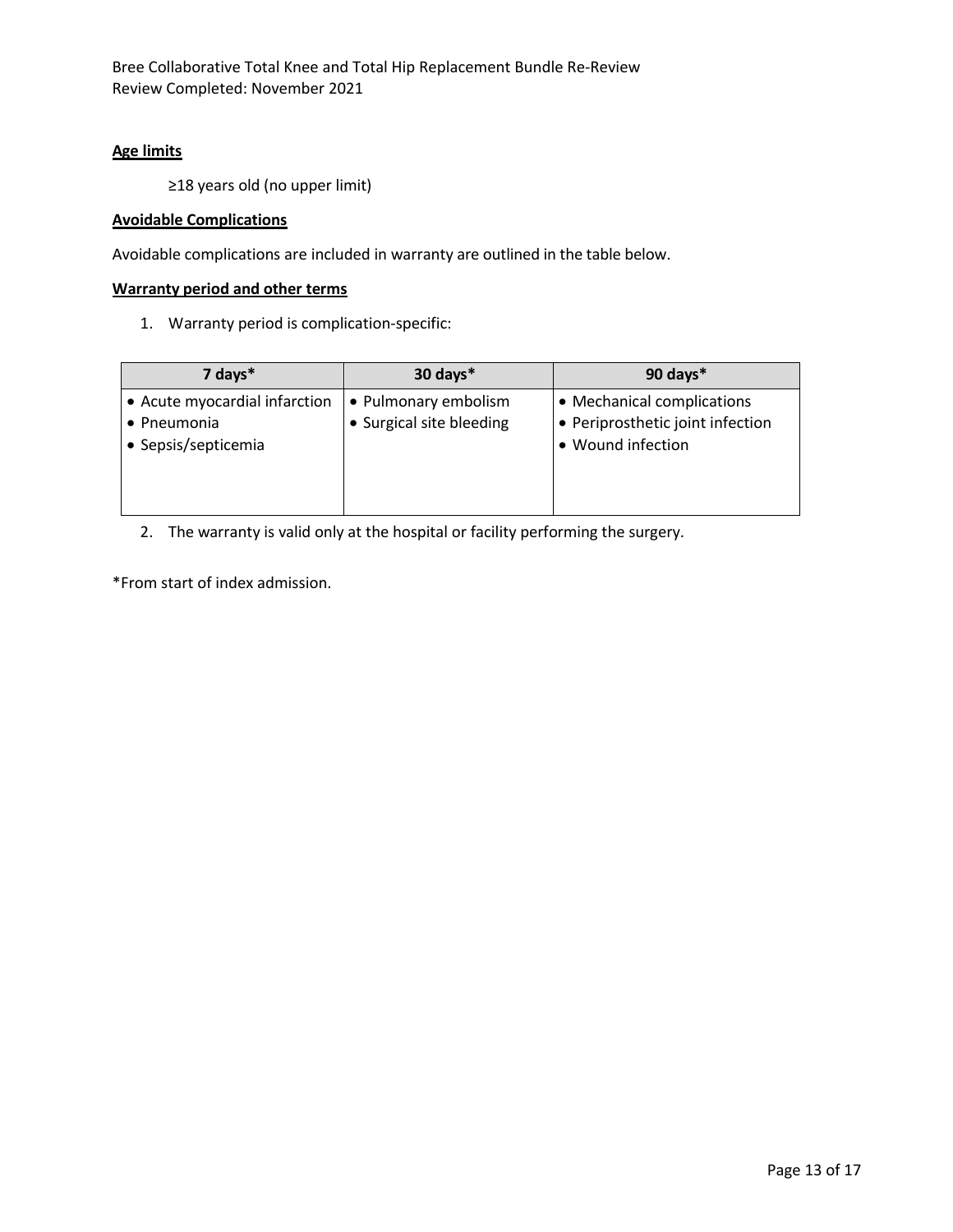# **Appendix A: Bree Collaborative Members**

| Member                              | Title                             | Organization                                |
|-------------------------------------|-----------------------------------|---------------------------------------------|
| Susie Dade, MS                      | Patient Advocate                  |                                             |
| David Dugdale, MD, MS               | Medical Director, Value Based     | University of Washington                    |
|                                     | Care                              | Medicine                                    |
| Gary Franklin, MD, MPH              | <b>Medical Director</b>           | Washington State Department of Labor and    |
|                                     |                                   | Industries                                  |
| Stuart Freed, MD                    | <b>Chief Medical Officer</b>      | Confluence Health                           |
| Mark Haugen, MD                     | <b>Family Medicine</b>            | Walla Walla Clinic                          |
| Darcy Jaffe, MN, ARNP,              | Senior Vice President, Safety &   | Washington State Hospital Association       |
| NE-BC, FACHE                        | Quality                           |                                             |
| Karen Johnson, PhD                  | Director, Performance             | Washington Health Alliance                  |
|                                     | Improvement & Innovation          |                                             |
| Norifumi Kamo, MD,<br><b>MPP</b>    | <b>Internal Medicine</b>          | Virginia Mason Franciscan<br>Health         |
| Dan Kent, MD                        | Chief Medical Officer,            | UnitedHealthcare                            |
|                                     | <b>Community Plan</b>             |                                             |
| Wm. Richard Ludwig, MD              | Chief Medical Officer,            | Providence Health and Services              |
|                                     | Accountable Care Organization     |                                             |
| <b>Greg Marchand</b>                | Director, Benefits & Policy and   | The Boeing Company                          |
|                                     | Strategy                          |                                             |
| Kimberly Moore, MD                  | Associate Chief Medical Officer   | Franciscan Health System                    |
| Carl Olden, MD                      | Family Physician                  | Pacific Crest Family Medicine, Yakima       |
| Drew Oliveira, MD                   | <b>Executive Medical Director</b> | Regence BlueShield                          |
| Mary Kay O'Neill, MD,<br><b>MBA</b> | Partner                           | Mercer                                      |
| Kevin Pieper, MD                    | <b>Chief Medical Officer</b>      | Kadlac Medical Center                       |
| Susanne Quistgaard, MD              | Medical Director, Provider        | Premera Blue Cross                          |
|                                     | <b>Strategies</b>                 |                                             |
| John Robinson, MD, SM               | <b>Chief Medical Officer</b>      | First Choice Health                         |
| Jeanne Rupert, DO, PhD              | Provider                          | The Everett Clinic                          |
| Angela Sparks, MD                   | <b>Medical Director Clinical</b>  | Kaiser Permanente Washington                |
|                                     | Knowledge Development &           |                                             |
|                                     | Support                           |                                             |
| Hugh Straley, MD (Chair)            | Retired                           | Medical Director, Group Health Cooperative; |
|                                     |                                   | President, Group Health                     |
|                                     |                                   | Physicians                                  |
| Shawn West, MD                      | <b>Medical Director</b>           | Embright, LLC                               |
| Laura Kate Zaichkin,                | Director of Health Plan           | SEIU 775 Benefits Group                     |
| <b>MPH</b>                          | Performance and Strategy          |                                             |
| Judy Zerzan, MD, MPH                | <b>Chief Medical Officer</b>      | Washington State Health Care Authority      |
| Susie Dade, MS                      | <b>Patient Advocate</b>           |                                             |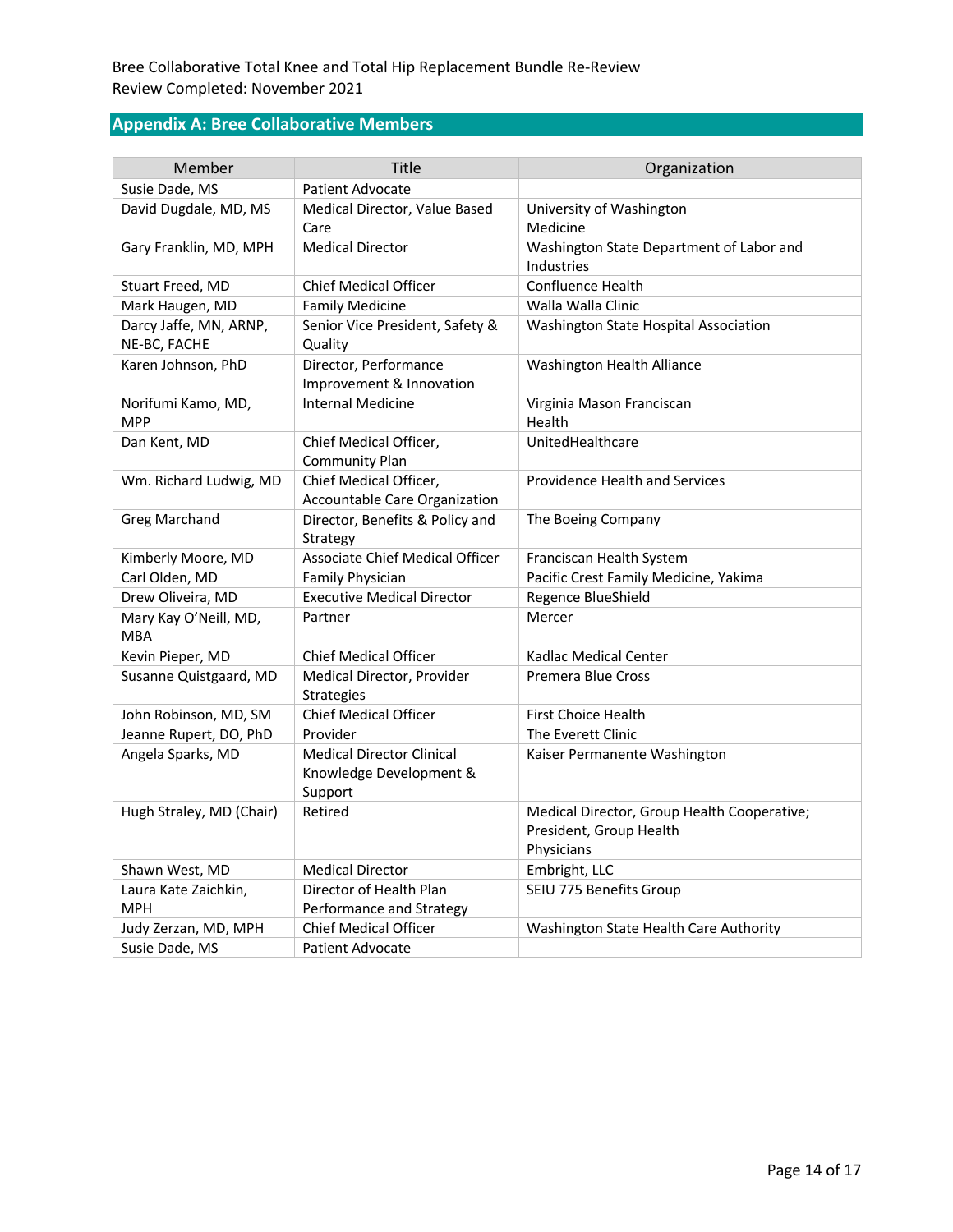# **Appendix B: Total Joint Replacement Bundle Charter and Roster**

#### **Problem Statement**

Surgical bundles align healthcare delivery, purchasing and payment with an evidence-informed community standard for quality. As such, they provide an alternative to fee-for-service reimbursement and facilitate value-based contracting. Total joint replacement, including total hip and total knee replacement, are highvolume surgeries nationally and in Washington State. (Sloan M, Premkumar A, Sheth NP. Projected Volume of Primary Total Joint Arthroplasty in the U.S., 2014 to 2030. J Bone Joint Surg Am. 2018 Sep 5;100(17):1455-1460.)

#### **Aim**

To increase the occurrence of appropriate total joint replacement surgery including provision of conservative therapy and positive patient outcomes through a bundled payment model in Washington State.

#### **Purpose**

To update the 2017 Bree Collaborative Total Joint Replacement Bundled Payment Model with relevant evidence and administrative processes.

#### **Duties & Functions**

The workgroup will:

- Research evidence-based and expert-opinion informed guidelines and best practices (emerging and established).
- Conduct updated scientific review of pertinent literature.
- Consult relevant professional associations and other stakeholder organizations and subject matter experts for feedback, as appropriate.
- Meet for approximately ten-twelve months, as needed.
- Provide updates at Bree Collaborative meetings.
- Post draft report(s) on the Bree Collaborative website for public comment prior to sending report to the Bree Collaborative for approval and adoption.
- Present findings and recommendations in a report.
- Recommend data-driven and practical implementation strategies including metrics or a process for measurement.
- Create and oversee subsequent subgroups to help carry out the work, as needed.
- Revise this charter as necessary based on scope of work.

#### **Structure**

The workgroup will consist of individuals confirmed by Bree Collaborative members, appointed by the chair of the Bree Collaborative, or appointed by the workgroup chair. The chair of the workgroup will be appointed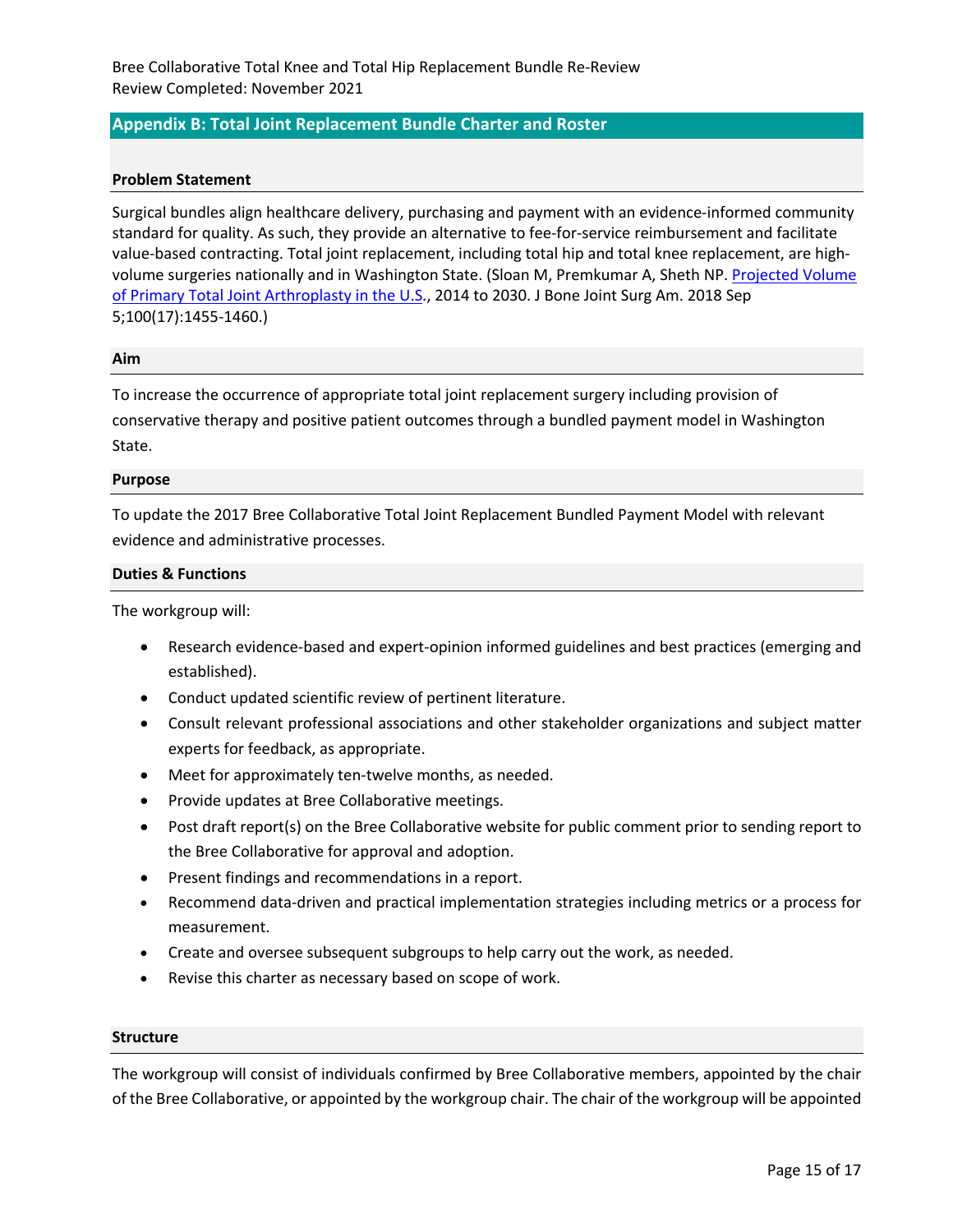by the chair of the Bree Collaborative. Bree Collaborative staff will provide management and support services for the workgroup.

Less than the full workgroup may convene to: gather and discuss information; conduct research; analyze relevant issues and facts; or draft recommendations for the deliberation of the full workgroup. A quorum shall be a simple majority and shall be required to accept and approve recommendations to send to the Bree Collaborative.

#### **Meetings**

The workgroup will hold meetings as necessary. Bree Collaborative staff will conduct meetings along with the chair(s), arrange for the recording of each meeting, and distribute meeting agendas and other materials prior to each meeting. Additional workgroup members may be added at the discretion of the workgroup chair.

| <b>Name</b>             | <b>Title</b>                        | Organization                          |
|-------------------------|-------------------------------------|---------------------------------------|
| Robert Mecklenburg, MD  |                                     |                                       |
| (Chair)                 | Emeritus                            | Virginia Mason Medical Center         |
|                         | Regional Director of Orthopedics    |                                       |
| Matt Albright           | & Sports Medicine                   |                                       |
| Kevin Fleming, MBA      | <b>Chief Operating Officer</b>      |                                       |
| Michael Griffin         | <b>Associate Vice President</b>     | Providence St. Joseph Health          |
| Lydia Bartholomew, MD,  | <b>CMO Clinical Health Services</b> |                                       |
| MHA, FAAPL, FAAFP, CHIE | West and Southcentral               | Aetna                                 |
| LuAnn Chen, MD, MHA     | <b>Senior Medical Director</b>      | Community Health Plan of Washington   |
| Michael Chen            | Senior Program Consultant           | Premera Blue Cross                    |
|                         | Physical Medicine &                 |                                       |
| Andrew Friedman, MD     | <b>Rehabilitation Specialist</b>    |                                       |
| Kevin Macdonald, MD     | Orthopedic surgeon                  | Virginia Mason Medical Center         |
| Paul Manner, MD         | Orthopedic surgeon                  | University of Washington              |
|                         | Senior Director, Safety and         |                                       |
| Cat Mazzawy, RN         | Quality                             | Washington State Hospital Association |
| Steven Overman, MD, MPH |                                     | KenSci   Tegria                       |
| Linda Radach            | <b>Patient Advocate</b>             |                                       |
| Tom Stoll, MD           | Chief, Orthopedic Surgery           | Kaiser Permanente Washington          |
| Emily Transue, MD, MHA  | <b>Associate Medical Director</b>   | <b>Health Care Authority</b>          |